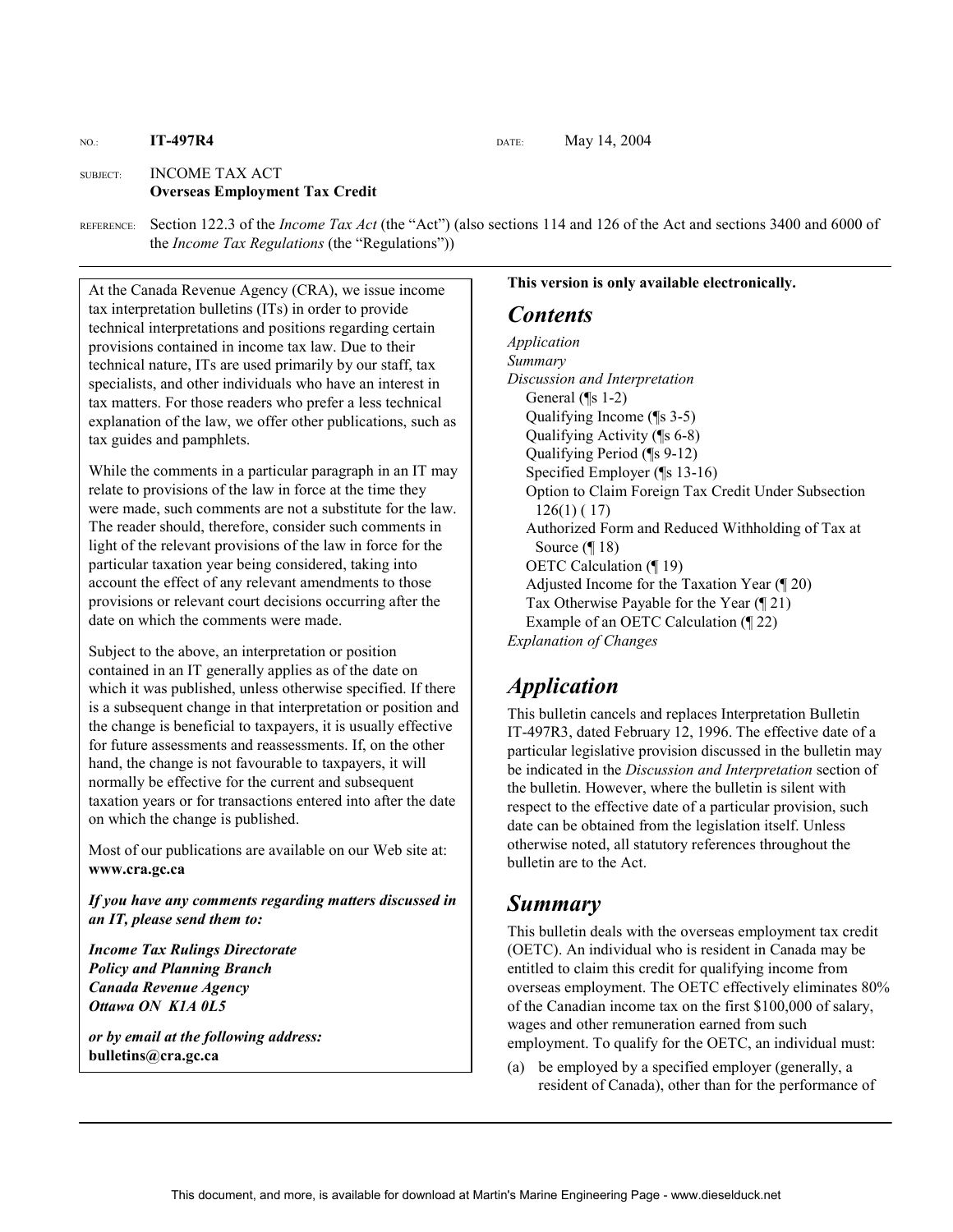services under a prescribed international development assistance program of the Government of Canada;

- (b) be employed in connection with a contract under which the specified employer carried on business outside Canada on a resource, construction, installation, agricultural, engineering or prescribed activity (or for the purpose of obtaining such a contract); and
- (c) have performed all or substantially all the employment duties (done in connection with a contract described in (b) above) outside Canada.

The conditions described in (a) to (c) above must exist for a period of more than six consecutive months

- within the year,
- beginning in the year and ending in a subsequent year, or
- ending in the year and that began in a previous year.

This period is referred to as the qualifying period.

The bulletin explains various terms and conditions relating to the OETC. It also provides details of the calculation required to determine the OETC and gives an example of this calculation.

# *Discussion and Interpretation*

# **General**

**¶ 1.** The OETC is available to individuals who are resident or deemed resident in Canada for any part of a taxation year. The current version of IT-221, *Determination of an Individual's Residence Status,* describes circumstances in which an individual is considered to continue to be resident in Canada after having physically departed from Canada. That bulletin also discusses deemed residents of Canada.

**¶ 2.** An individual described in ¶ 1 who has

- earned qualifying income in a taxation year throughout a qualifying period while employed by a specified employer; and
- performed all or substantially all the duties of employment outside Canada with respect to a qualifying activity of the employer

may, under section 122.3, deduct an OETC from the tax otherwise payable for the year. The terms qualifying income, qualifying activity, qualifying period and specified employer, as well as the OETC calculation, are explained below.

# **Qualifying Income**

**¶ 3.** Qualifying income of an individual for OETC purposes is the employment income (see ¶s 4-5) earned in a qualifying period (see ¶s 9-12) while the individual was employed throughout that period by a specified employer (see ¶s 13-16). Furthermore, all or substantially all of the individual's employment duties must be performed outside Canada:

- in connection with a contract under which the employer carried on business outside Canada (see ¶ 15) with respect to a qualifying activity as discussed in ¶s 6-8, or
- for the purpose of obtaining a contract for the specified employer to undertake a qualifying activity.

The fact that the employment is performed by an employee in connection with two or more separate contracts of the specified employer does not, in itself, affect eligibility to claim the OETC.

The "all or substantially all" test referred to above is considered to be met if 90% of the employment duties are performed outside Canada. The duties performed by an individual outside Canada during a qualifying period in connection with a qualifying activity of a specified employer (qualifying duties) are compared to all of the duties that the individual performed for that employer during that same period. The determination as to whether the "all or substantially all" test has been met is a question of fact that can only be determined after reviewing all the circumstances of a particular situation. However, generally, it will be made by comparing the actual time an individual spent performing the qualifying duties to the total time spent performing all duties during that same period. When the aggregate of the employment duties performed outside Canada in connection with ineligible activities and those performed in Canada in connection with any activity represent more than 10% of all the employment duties, the individual will not meet the "all or substantially all" test.

**¶ 4.** For the purpose of section 122.3, qualifying income earned by an individual employee during a qualifying period includes salary, wages and other remuneration, including gratuities, received from that employment for the qualifying period. It also includes all or a reasonable proportion of any taxable benefit or other amount required under section 6 to be included in income that can be considered to be received or enjoyed by the individual for that same period from, or as a consequence of, that same employment. Benefits under section 7 are similarly included. This type of income is reduced by all or a reasonable proportion of any applicable amount described in subsections 8(1) to (13) inclusive that can reasonably be considered to be deductible in calculating income during that same period from that same employment.

**¶ 5.** Individuals are not eligible for a deduction from tax under section 122.3 in respect of self-employed income. In addition, as per subsection 122.3(1.1), the OETC is not available in respect of an individual's employment income if all of the following conditions apply:

- (a) the employer carries on a business of providing services that does not employ throughout the year more than 5 full-time employees;
- (b) the individual
	- (i) does not deal at arm's length with the employer;
	- (ii) is a specified shareholder (as defined in subsection 248(1)) of the employer; or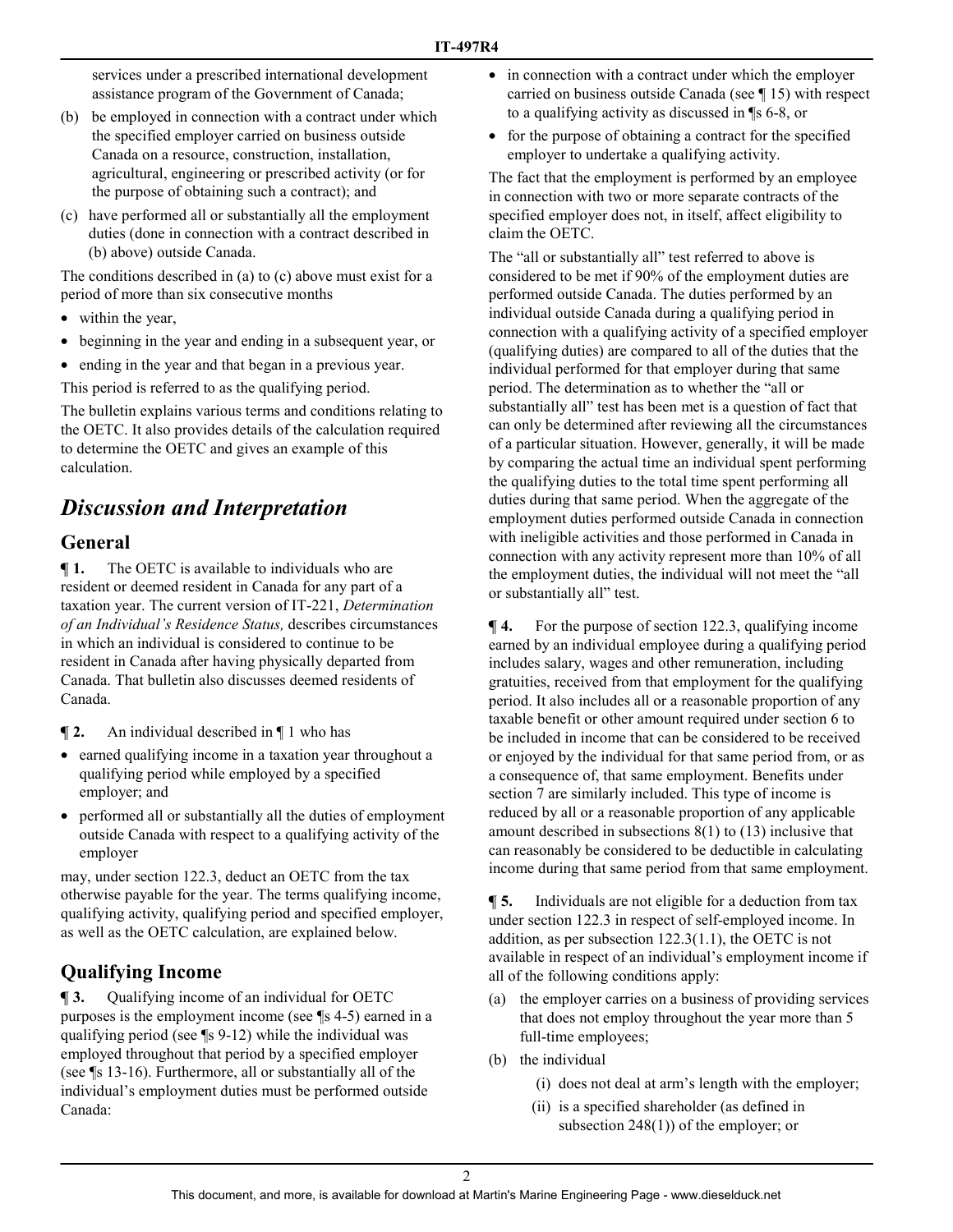- (iii) where the employer is a partnership, does not deal at arm's length with a member of the partnership, or is a specified shareholder of a member of the partnership; and
- (c) but for the existence of the employer, the individual would reasonably be regarded as being an employee of a person or partnership that is not a specified employer.

Generally, a specified shareholder of a corporation in a taxation year is a person who owns, directly or indirectly, at any time in the year, 10% or more of the issued shares of any class of the capital stock of the corporation or of a related corporation. For a discussion of when a corporation is related to another corporation and the meaning of the term "arm's length," please see the current version of IT-419, *Meaning of Arm's Length.* 

#### *Example*

Mr. X is about to receive an offer to work overseas from a corporation (NRco) that does not meet the definition of specified employer because it is not resident in Canada. As a result, Mr. X incorporates a small service corporation resident in Canada (Canco) of which he is both an employee and a specified shareholder. Canco will be carrying on business outside Canada in a qualifying activity and will do so by providing the services of Mr. X to NRco. However, even if Mr. X were to perform all or substantially all of the employment duties outside Canada for more than six consecutive months, he would not be eligible to claim the OETC if it would have been reasonable to regard him as an employee of NRco but for the existence of Canco.

*Note: Finance Canada's News Release 2004-014 dated February 27, 2004 announced certain draft technical amendments to the Act. It is proposed that subsection 122.3(1.1) be amended to provide that an individual will be denied the OETC if, any time in the qualifying period,* 

- *the services of the individual are provided to a corporation, partnership or trust with which the employer does not deal at arm's length, and*
- *less than 10% of the fair market value of all the issued shares of the corporation or all interests in the partnership or trust, as the case may be, are held by persons resident in Canada.*

*In addition, subsection 122.3(1) will be revised to indicate that the term "qualifying period" in that subsection also applies to subsection 122.3(1.1). These amendments, if passed as proposed, will apply to taxation years that begin after these changes are enacted into law.* 

# **Qualifying Activity**

 $\blacksquare$  **6.** For OETC purposes, a qualifying activity refers to the qualifying activity of the specified employer and not that of the employee. A qualifying activity includes:

(a) the exploration for or the exploitation of petroleum, natural gas, minerals or similar resources;

- (b) a construction, installation, agricultural or engineering activity; or
- (c) any prescribed activity. As per section 6000 of the Regulations, an activity performed under contract with the United Nations is a prescribed activity.

**¶ 7.** As long as all or substantially all of the duties performed by the employee are in connection with a contract under which the specified employer carries on a business outside Canada with respect to a qualifying activity, the employee would qualify for the OETC provided that the other conditions referred to in section 122.3 are met. For example, if all of these conditions are met, the following employees of a specified employer carrying on a qualifying activity would qualify for the OETC:

- (a) instructors or administrative staff providing supporting services to fellow employees;
- (b) staff who train the personnel of the foreign customer; and
- (c) staff providing computer hardware and software services.

**¶ 8.** Ordinarily, the specified employer will itself directly carry on the qualifying activities described in  $\P$  6(a) to (c), that entitle employees to claim the OETC. However, assuming all of the other requirements of section 122.3 are met, the OETC is also available to employees of a specified employer that carries on business outside Canada in other than a qualifying activity. Often referred to as a sub-contractor, such a specified employer would be one who has a contract or subcontract to provide its services through its employees to another person in respect of a qualifying activity carried on by that person outside Canada, or in respect of such a qualifying activity which that person has subcontracted to a third party. For example, assume that a specified employer (A Ltd.) has contracted to carry on business outside Canada by providing data processing services to a non-resident company (B Ltd.) whose only business is the exploration for natural gas. Assuming the other requirements of section 122.3 are met, the employees of A Ltd. providing the data processing services would qualify for the OETC, since their employment is in connection with a contract under which the specified employer carried on business outside Canada with respect to qualifying activities.

## **Qualifying Period**

**¶ 9.** A qualifying period, for OETC purposes, means a period of more than six consecutive months that began in the year or a previous year. The qualifying period must include part of the taxation year for which the OETC claim is made. In this context, six consecutive months means either six entire months named on a calendar or a period starting from a given day in one month and ending on the day before the corresponding day of the sixth month. For example, if the starting date for the six consecutive months was December 14, 2002, the minimum qualifying period of more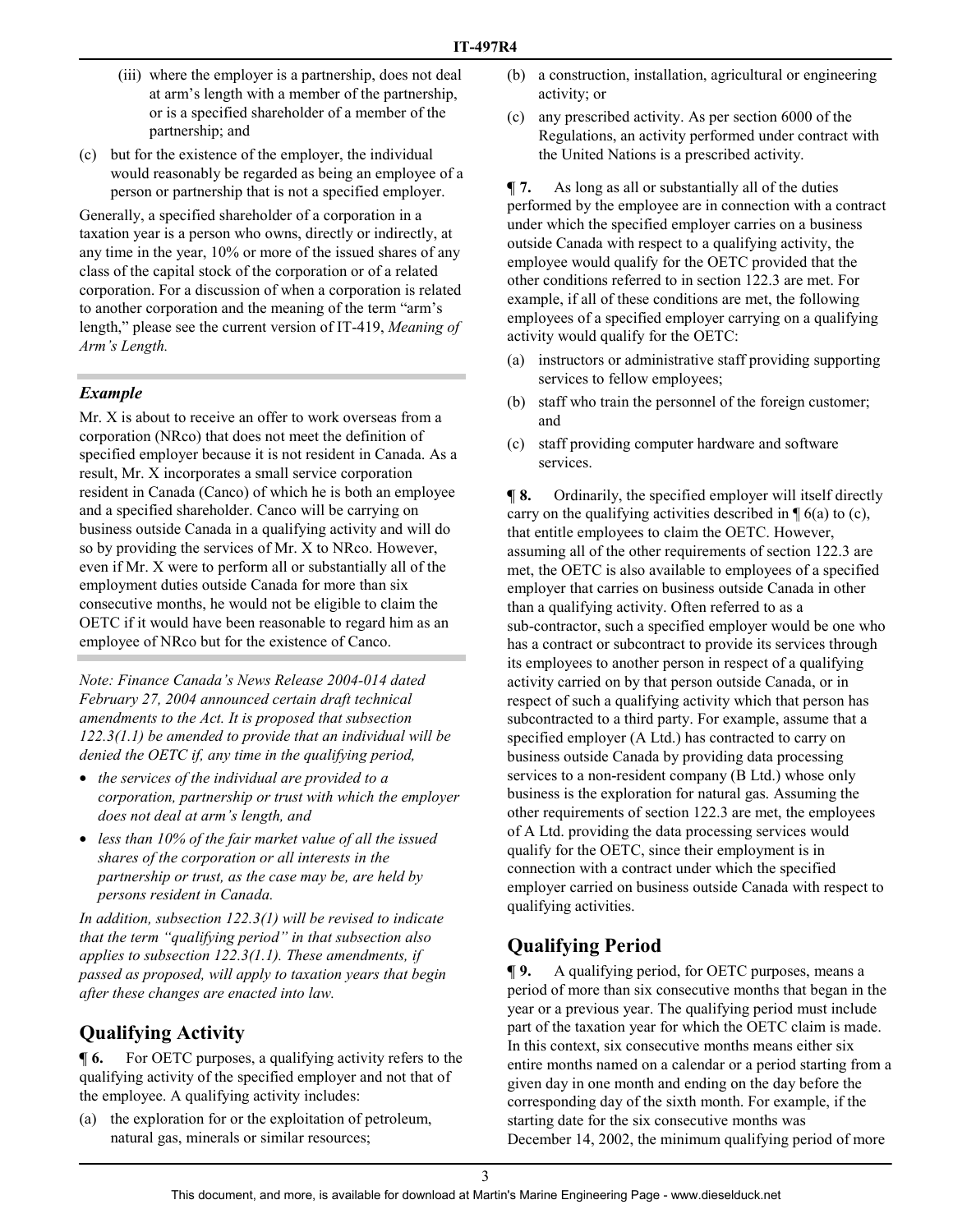than six consecutive months, would run from December 14, 2002 to June 14, 2003 (i.e., six months plus one day).

**¶ 10.** As previously stated, all or substantially all of an employee's duties throughout a qualifying period must be performed outside Canada. This may consist of different periods of time spent by an individual in one or more locations anywhere outside Canada, including the land and territorial waters of a foreign country, in international waters or Antarctica. See section 255 for a definition of "Canada" and the current version of IT-494, *Hire of Ships and Aircraft From Non-Residents*, for a discussion of this definition.

**¶ 11.** An individual's entitlement to the OETC will not be denied simply because the person was not a resident or deemed resident of Canada throughout the qualifying period. As noted in ¶ 1 above, it is sufficient that the individual be a resident or deemed resident for any part of the taxation year. In addition, an individual's entitlement will not necessarily be denied because the individual was not actually outside Canada or at the work location(s) outside Canada for the entire qualifying period. During a period of absence from a work location outside Canada, an employee may take vacation time, consult with the specified employer in Canada or perform duties of employment in Canada and still remain eligible for the OETC, provided that throughout the qualifying period substantially all of the employment duties, as referred to in ¶ 3, are performed outside Canada.

**¶ 12.** However, if an individual is employed on an "on demand" basis for only certain periods in the year with no commitment for indeterminate employment and is paid only for those periods, that individual would usually be considered to commence and cease employment at the beginning and end of each such period. Accordingly, such an employee would not qualify for the OETC unless one of the periods of employment that commenced in the year or a previous year, and ended in the particular year, exceeded six consecutive months.

# **Specified Employer**

**[13.** A specified employer, for OETC purposes, is described in subsection 122.3(2) as:

- (a) a person resident in Canada (see  $\P$  14);
- (b) a partnership in which persons resident in Canada or corporations controlled by persons resident in Canada own more than 10% of the aggregate fair market value of all interests in the partnership; or
- (c) a corporation that is a foreign affiliate (as defined in subsection 95(1)) of a person resident in Canada.

See ¶ 16 regarding certain services an individual performs for which no OETC may be claimed on the employment income received.

**¶ 14.** Subject to subsection 250(5), a specified employer that is a corporation is generally considered to be a resident of Canada if:

- (a) its central management and control are located in Canada; or
- (b) it falls within the criteria set out in subsection 250(4) which deems a corporation to be resident in Canada throughout a taxation year.

For further information on the residency of a corporation, see the current version of IT-391, *Status of Corporations*.

**¶ 15.** As indicated in ¶s 3 and 7, one of the requirements that must be met is that the specified employer carries on business outside Canada with respect to a qualifying activity (see ¶s 6-8). While the determination of the place where a particular business is carried on necessarily depends upon all of the relevant facts of a situation, such place is generally where the operations in substance take place. See the current version of IT-270, *Foreign Tax Credit*, for factors that may be considered in the determination of where particular types of businesses are carried on.

Paragraph 13 of the Federal Court of Appeal case *Timmins v. The Queen*, 99 DTC 5494, [1999] 2 C.T.C. 133, states that "Although the word 'business' when used in the Act must envisage an activity capable of giving rise to profits, it does not require that this activity be undertaken or carried on for the 'predominant' purpose of earning a profit." Therefore, even where an entity's overall purpose is not for profit, the entity may still carry out certain activities that can be said to be business activities. If these activities are carried out regularly over a period of time, then the entity may be considered to carry on business with respect to those activities. Consequently, in situations where some of the activities carried out by a specified employer are considered to be business activities while others are not, it is possible for a specified employer to carry on business with respect to the former type of activities depending on the facts of the situation.

Although the Government of Canada or a provincial or municipal government is considered to be a specified employer, employment income from that source generally does not qualify for the purposes of section 122.3, because a body politic or government would not usually carry on business outside Canada under a contract.

 $\P$  **16.** A person who is employed for the performance of services under a prescribed international development assistance program of the Government of Canada may not claim the OETC on the employment income received from that source. Such programs are prescribed in section 3400 of the Regulations to be international development assistance programs of the Canadian International Development Agency (CIDA) that are financed with funds (other than loan assistance funds) which are provided under External Affairs Vote 30a, *Appropriation Act No. 3, 1977-78*, or another vote providing for such financing. Section 3400 of the Regulations applies even if CIDA provides only partial funding for the project.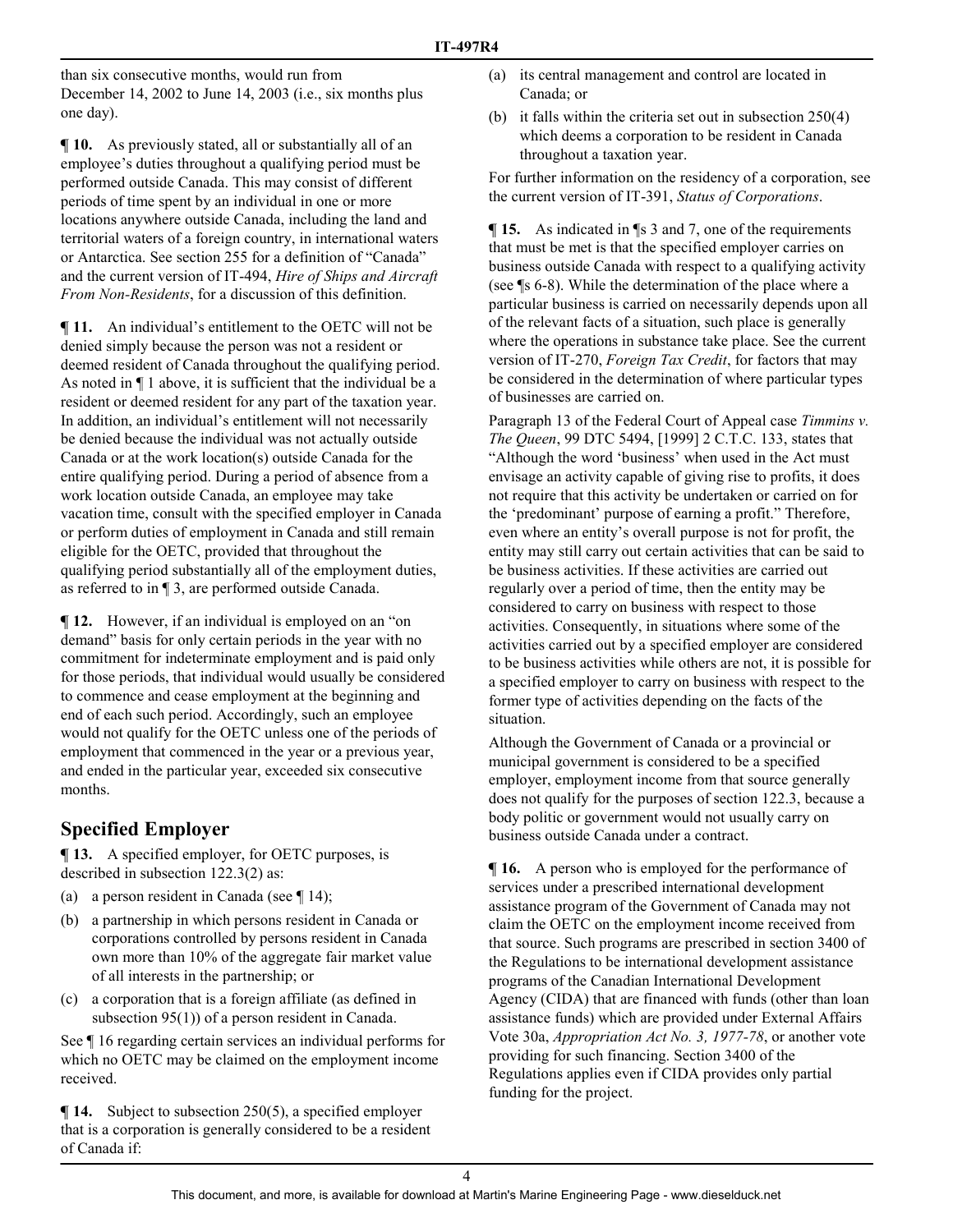## **Option to Claim Foreign Tax Credit Under Subsection 126(1)**

**¶ 17.** The tax credits provided under section 122.3 (OETC) and subsection 126(1) (foreign tax credit for foreign non-business income) are optional. A taxpayer may claim one or the other, or both. However, to the extent that a portion of an employee's qualifying foreign employment income is used to calculate an OETC, it may not be used to determine a foreign tax credit (see the current version of IT-270, *Foreign Tax Credit*). An employee may choose to claim a foreign tax credit, for example, where the OETC would be rendered ineffective by virtue of the application of the alternative minimum tax under section 127.5.

# **Authorized Form and Reduced Withholding of Tax at Source**

**¶ 18.** Form T626, *Overseas Employment Tax Credit,* should be completed and filed with the T1 return of the employee claiming the OETC. The employer is also required to complete a portion of this form. An application may be made for reduced withholding of income tax at source if a taxpayer will be eligible for the OETC. To apply, a letter indicating that the employee and the specified employer will be able to meet all the qualifying criteria in section 122.3, along with supporting documentation (such as a copy of the contract for overseas employment), should be forwarded to the International Tax Section of your local tax services office (TSO). If your local TSO does not have such a section, to find out where to send your request please visit our Web page at

http://www.cra-arc.gc.ca/contact/tso/international-e.html or contact the International Tax Services Office at:

952-3741 (Ottawa area);

1-800-267-5177 (Canada and the United States); and

(613) 952-3741 (outside Canada and the United States – collect calls are accepted).

When an employer has numerous employees on international assignment who will qualify for the OETC, the CRA will consider granting a blanket waiver to cover the reduction in withholdings at source. Even though such a waiver may be granted to an employer, it does not mean that the CRA will automatically accept the validity of a claim for an OETC filed with an employee's T1 return on form T626.

## **OETC Calculation**

**¶ 19.** Expressed as a formula, the amount that can be deducted under section 122.3 as an OETC is:

> Tax otherwise payable for the year (see ¶ 21)

The lesser of limitation A and B

———————————————————— **×** Adjusted income for the taxation year (see ¶ 20)

where limitation:

 $A =$  the number of days in that portion of the qualifying period that is in the year and on which the individual was resident in Canada  $\times$  \$80,000 365

 $B = 80\%$  of the individual's qualifying income (see \iepseq 3) that is reasonably attributable to duties performed on the days referred to in A above

Therefore, the OETC provides an annual tax reduction for a maximum of \$100,000 of overseas employment income (i.e., qualifying income) earned in a full year (i.e., a qualifying period of 12 months) of overseas employment (see ¶s 10-12). The \$80,000 base amount in "A" above represents a ceiling for a one-year period which is prorated if the employee is overseas for less than the full year or is not a resident or deemed resident of Canada throughout the entire qualifying period. An analysis of the formula components and an example of the OETC calculation is found in ¶s 20 to 22.

# **Adjusted Income for the Taxation Year**

 $\P$  **20.** For the purposes of the OETC calculation, as described in ¶ 19, the adjusted income for the taxation year for an individual who is resident in Canada throughout the year is the amount, if any, by which the individual's income for the year exceeds the total of:

- (a) the amounts deducted in computing the individual's taxable income for the year under:
	- paragraph  $111(1)(b)$  in respect of net capital losses of other years that are being claimed in the current year; and
	- section 110.6 in respect of the capital gains deduction; and
- (b) the amounts deductible (see note 1 below) in computing the individual's taxable income for the year under:
	- paragraph  $110(1)(d.2)$  equal to  $1/2$  (see note 2 below) of the amount included in income under paragraph  $35(1)(d)$  in respect of a prospector's or grubstaker's shares, unless the amount included in income is exempt from tax in Canada by reason of one of Canada's tax treaties;
	- paragraph  $110(1)(d.3)$  equal to  $1/2$  (see note 2 below) of the amount included in calculating income under subsection 147(10.4) with respect to employer shares received as part of a withdrawal from a deferred profit sharing plan;
	- paragraph  $110(1)(f)$  which provides a deduction for, among other things, amounts included in income for social assistance payments and workers' compensation benefits, as well as for amounts that are required to be included in income but are exempt from tax in Canada because of a tax convention or treaty;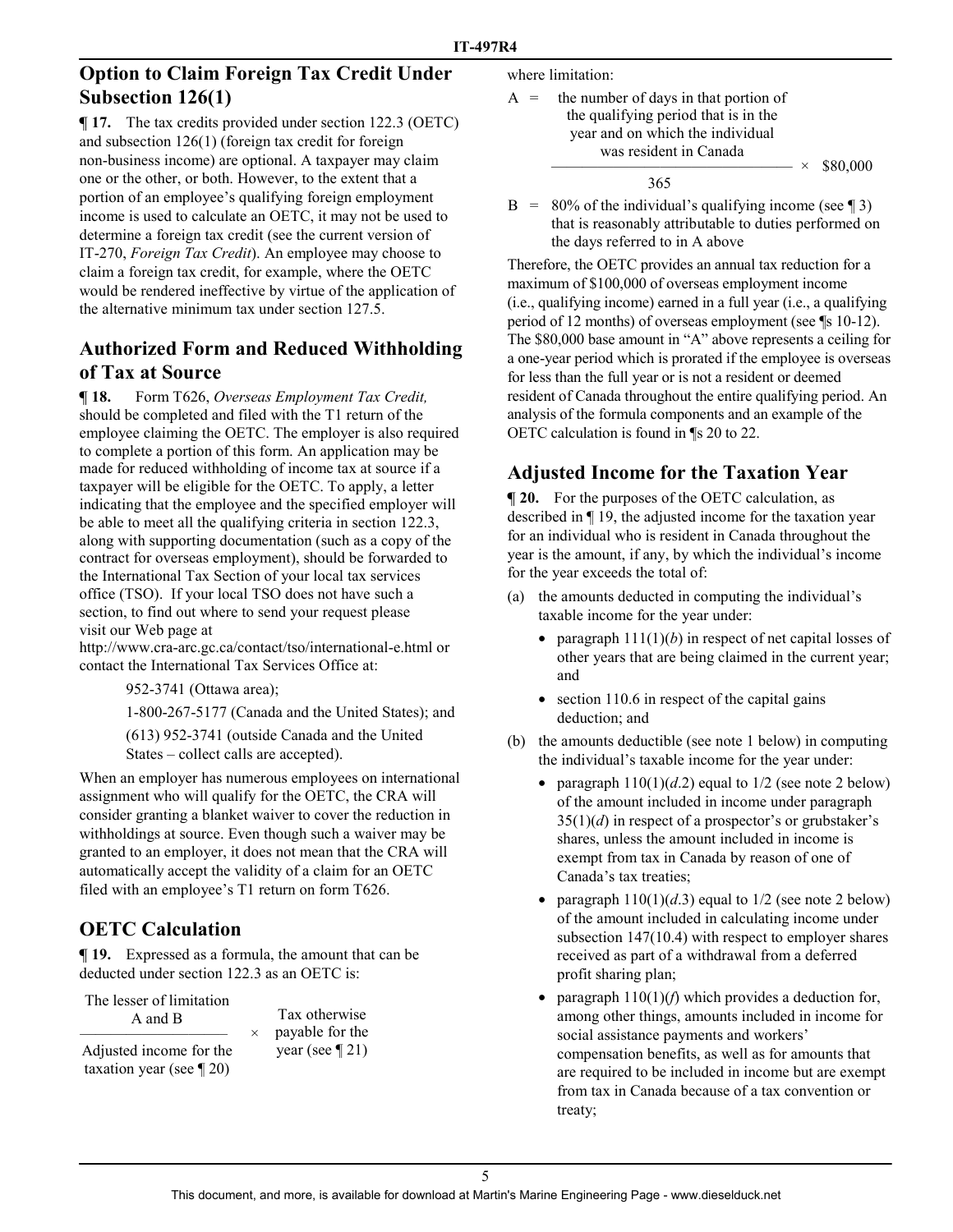- paragraph  $110(1)(g)$  for adult basic education tuition assistance received under certain programs, and
- paragraph  $110(1)(i)$  for the amount of a benefit included in income as a result of an individual receiving a home relocation loan (as defined in subsection 248(1)) because of an employment relocation (also known as an employee home relocation loan).

**Note 1**: Amounts referred to in (b) above include amounts that are eligible for deduction in the year to reduce a taxpayer's taxable income, even if the deduction is not actually taken or claimed in the year.

**Note 2**: The rate is:

- 1/3 after February 27, 2000 and before October 18, 2000, and
- 1/4 before February 28, 2000.

The adjusted income of an individual who is resident in Canada throughout only part of a taxation year and is non-resident for the rest of the year will include the amount determined under paragraph 114(*a*) for the individual for that year. Generally, this amount equals the individual's total income for the year calculated on the basis that for the part of the year that the individual was not resident in Canada, only amounts of income or loss included in computing taxable income earned in Canada under paragraphs 115(1)(*a*) to (*c*) are included in calculating the individual's income for the year. This amount is then reduced by the total of the amounts listed in (a) and (b) above.

# **Tax Otherwise Payable for the Year**

**¶ 21.** As defined in subsection 122.3(2), tax otherwise payable under this Part for the year is the amount that would be the tax payable under Part I of the Act for the year before

- (a) adding the amount of tax on:
	- income not earned in a province (under subsection  $120(1)$ ; or
	- split income (under subsection 120.4(2)); or
- (b) deducting the amount:
	- deemed to have been paid on account of an individual's Part I tax (under subsections 120(2) and  $120(2.2)$ ;
	- for OETC (under subsection 122.3(1));
	- for minimum tax carryover (under section 120.2);
	- for dividend tax credit (under section 121);
	- for foreign tax credit (under section 126);
	- for logging tax deduction, political contribution tax credit or investment tax credit (under section 127); or
	- for labour-sponsored funds tax credit (under section 127.4).

### **Example of an OETC Calculation**

**¶ 22.** Assume an individual resident in Canada during 2002:

- (a) is employed in the year for 73 days, beginning on October 20, 2002, by a specified employer who carries on business outside Canada in a qualifying activity. Substantially all of the individual's employment duties in connection with the employer's qualifying activity are performed outside Canada;
- (b) continues to be so employed until April 30, 2003;
- (c) earns qualifying income of \$22,000 in 2002 that is reasonably attributable to the 73 days referred to in (a);
- (d) calculates adjusted income for 2002 to be \$64,000 under ¶ 20; and
- (e) calculates tax otherwise payable for 2002 to be \$14,000 under ¶ 21 .

Using the formula described in ¶ 19, the individual's OETC is determined as follows:

(1) Determine the lesser of limitation A and B:

(a) 73  
\n
$$
A = \frac{}{365} \times \$80,000 = \frac{}{365} \times \$80,000 = \$16,000
$$
\n
$$
B = 80\% \text{ of (c)} = \frac{80}{100} \times \$22,000 = \$17,600
$$
\nThe OETC is:

(2) The OETC is:  
\n\$16,000  
\n(d) 
$$
\times
$$
 (e)  $\frac{$16,000}{$64,000}$   $\times$  \$14,000 = \$3,500

In this example, because the individual's qualifying period exceeded six months at the time the individual's 2002 tax return was required to be filed, the tax credit of \$3,500 may be deducted in calculating 2002 Part I tax payable. However, when an individual begins the performance of employment duties described in (a) above after October 31 in a particular year, the necessary qualifying period of more than six months would not be satisfied when, as is the case for most individuals, the individual's return of income for that year is required to be filed by April 30 of the immediately following year. As a result, a tax credit under section 122.3 for qualifying income earned during the period of that year after October 31 cannot be claimed at the time such return is required to be filed unless it can be established that the individual will be performing the employment duties for a period of more than six consecutive months. The individual can establish this fact by, for example, filing with the return a letter from the employer certifying that the individual will be performing those duties for a period of more than six consecutive months (see ¶s 9-12).